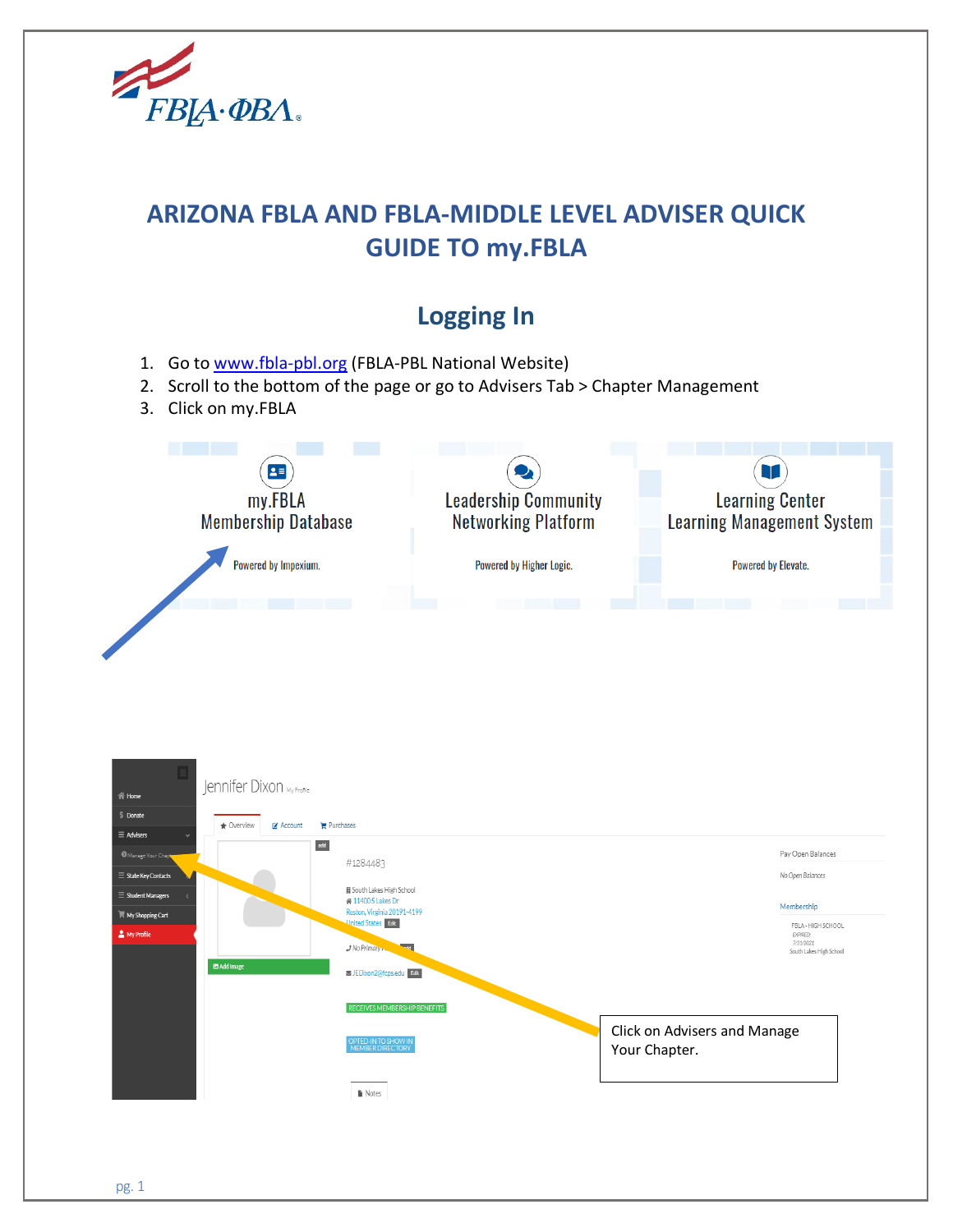

Make Credit Card **Payments** Pay membership dues & conference invoices with a credit card

Click on Your Chapter. Most of what you will do will be in this area. This area includes:

- 1. School/Chapter Information including charter date.
- 2. Let's you add or remove advisers, principals and student managers.
- 3. Let's you manage your chapter roster.
- 4. Let's you view paid and unpaid students.

See page 3 below for a visual of the chapter profile.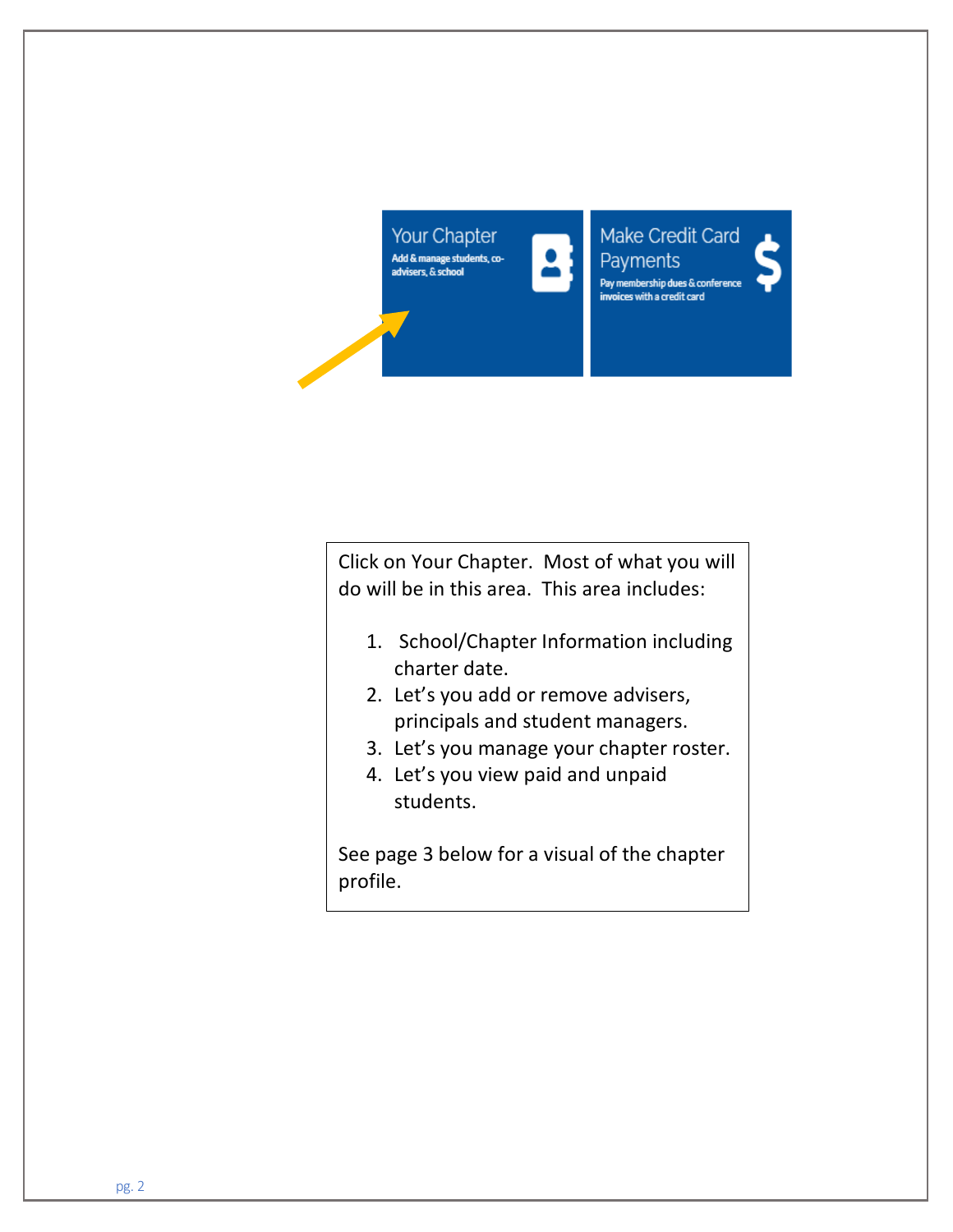

# **Registering Student Members**

#### Log in

- 1. Use your email address and password
- 2. If you don't have a password Click here to [reset](https://my.fbla-pbl.org/account/login.aspx) your password
- 3. On the left side of the screen select Adviser Portal>Manage Chapter
- 4. Select the Your Chapter App

| <b>Your Chapter</b><br>Manage students, co-advisers, &<br>school |  |
|------------------------------------------------------------------|--|
|                                                                  |  |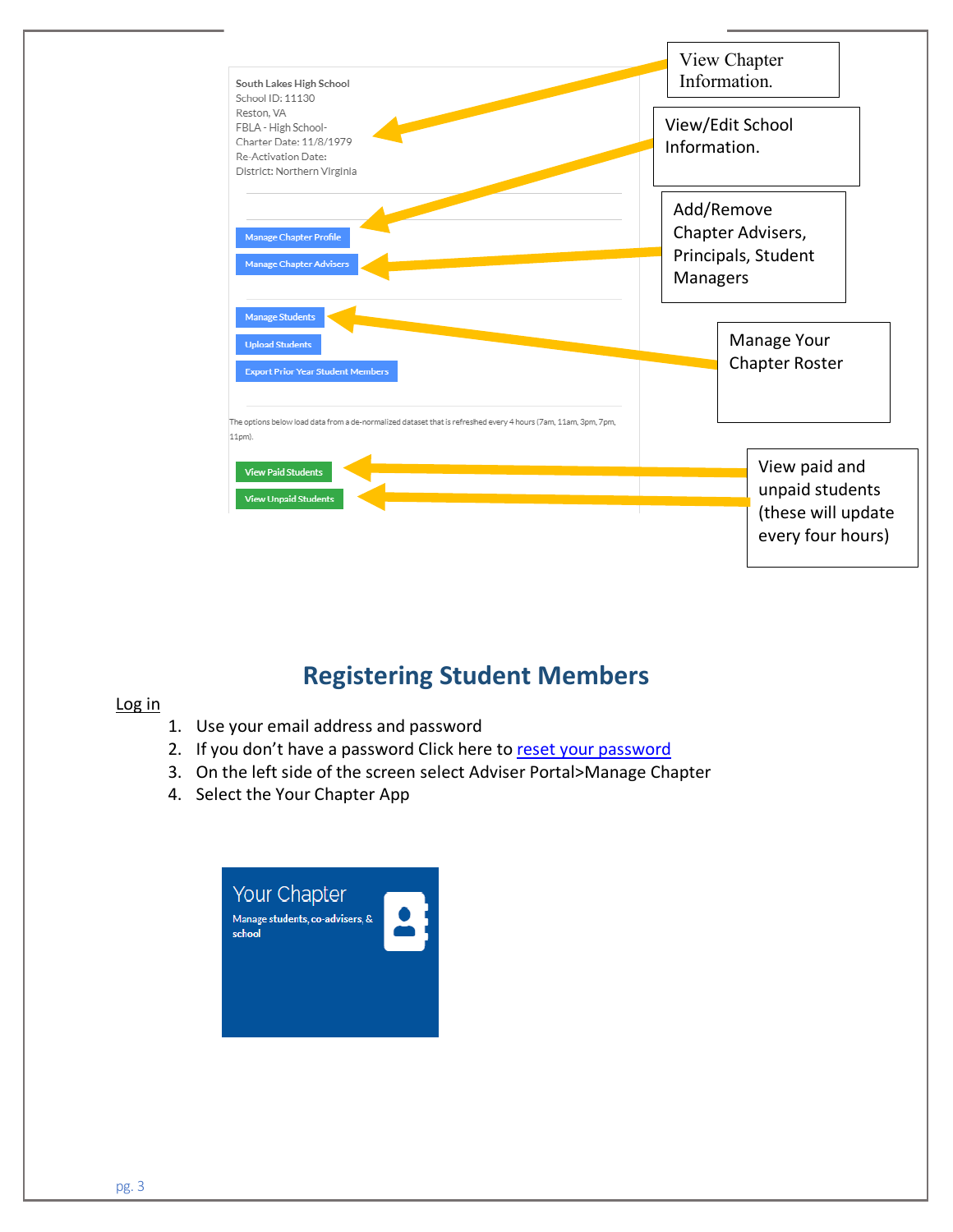| Homestead High School<br>School ID: 11691<br>Cupertino, CA<br>FBLA - High School-<br>Charter Date: 12/17/1980<br>Re-Activation Date:<br>District: Bay                                                                                                                                                                                                                                                                                                                  |                                                                                    |                                                   |                                                                                                                                                                                                                            |                                                                                                                            |       |
|------------------------------------------------------------------------------------------------------------------------------------------------------------------------------------------------------------------------------------------------------------------------------------------------------------------------------------------------------------------------------------------------------------------------------------------------------------------------|------------------------------------------------------------------------------------|---------------------------------------------------|----------------------------------------------------------------------------------------------------------------------------------------------------------------------------------------------------------------------------|----------------------------------------------------------------------------------------------------------------------------|-------|
| Join/Renew Your AZ or CA FBLA/ML Chapter                                                                                                                                                                                                                                                                                                                                                                                                                               |                                                                                    |                                                   |                                                                                                                                                                                                                            | Click on Join/Renew<br>Your AZ or CA<br>FBLA/ML Chapter                                                                    |       |
| <b>Manage Chapter Profile</b><br>Manage Chapter Advisers                                                                                                                                                                                                                                                                                                                                                                                                               |                                                                                    |                                                   |                                                                                                                                                                                                                            |                                                                                                                            |       |
| School Name: Homestead High School<br>Your chapter can be renewed online at this time. Please complete the form below and follow the steps to renew<br>$\mid$ 1 $\mid$<br>Information                                                                                                                                                                                                                                                                                  | $-2$<br>Membership                                                                 | 3 <sup>1</sup><br>Review                          | $\Delta$<br>Submit                                                                                                                                                                                                         | 5 <sup>7</sup><br>Confirmation                                                                                             |       |
| Purchasing for "Homestead High School"<br>Click on Purchase for Your<br>High School                                                                                                                                                                                                                                                                                                                                                                                    | <u>:2:</u><br>Purchase for<br>omestead High School,<br>Cupertino, CA<br>Click Here | California - FBL, Clovis, CA<br><b>Click Here</b> | California - ML,<br><b>Click Here</b>                                                                                                                                                                                      |                                                                                                                            |       |
| chool Name: Homestead High School<br>ur chapter can be renewed online at this time. Please complete the form below and follow the steps to r<br>$\mathbf{1}$<br>Information                                                                                                                                                                                                                                                                                            | $\overline{2}$<br>Membership                                                       | $\sqrt{3}$<br>Review                              | $\overline{4}$<br>Submit                                                                                                                                                                                                   |                                                                                                                            |       |
| Purchasing for "Homestead High School" by "Graeme Logie'<br>Estimated number of students is required for Arizona and California school's FBLA and FBLA-Middle Level fees.<br>O NUMBER OF FBLA OR ML STUDENTS FOR AZ AND CA FBLA<br>AFFILIATION                                                                                                                                                                                                                         |                                                                                    |                                                   |                                                                                                                                                                                                                            |                                                                                                                            |       |
| Choose your membership tier level estimating what you<br>think your membership will be for the year from the drop<br>down box (Please use the AZ Co-Curricular Membership<br>tier levels from the right hand side as this what pertains to<br>Arizona. The other choices pertain to California and even<br>though you can click on it we are asking you to stay in the<br>Arizona choice range. If you need help, please contact the<br>state office. Then click Next. |                                                                                    |                                                   | 5-40 Members<br>41-75 Members<br>76-100 Members<br>101-125 Members<br>126-150 Members<br>151-175 Members<br>176-200 Members<br>201-225 Members<br>226-250 Members<br>251-275 Members<br>276-300 Members<br>301-325 Members | Choose 31-40<br>\$1125<br>\$1500<br>\$1875<br>\$2250<br>\$2625<br>\$3000<br>\$3375<br>\$3750<br>\$4125<br>\$4500<br>\$4875 | \$600 |
|                                                                                                                                                                                                                                                                                                                                                                                                                                                                        |                                                                                    |                                                   | help on this.                                                                                                                                                                                                              | Please contact the state office if you need                                                                                |       |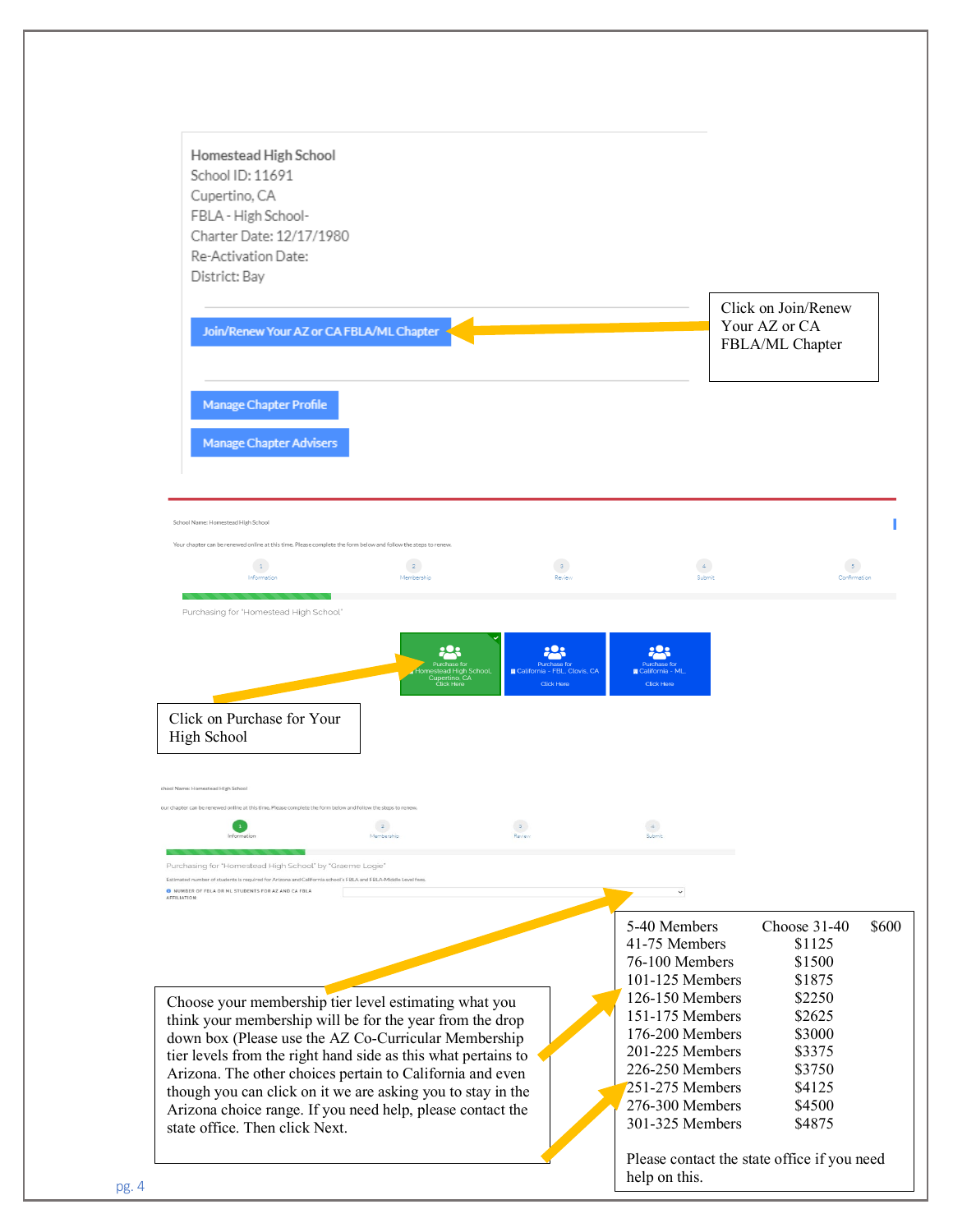School Name: Homestead High School

Your chapter can be renewed online at this time. Please complete the form below and follow the steps to renew.



## **Selecting Returning Student Members**

| $\blacksquare$ Start<br>v                       | <b>Need help? View Frequently Asked Questid</b> |                                    |
|-------------------------------------------------|-------------------------------------------------|------------------------------------|
| <b>谷 Home</b>                                   |                                                 | Click on Manage                    |
| S Donate                                        |                                                 | Your Chapter                       |
| $\equiv$ Advisers<br>e                          | <b>Article High School</b>                      |                                    |
| Manage Your Chapter                             | School ID: 11691                                |                                    |
| $\equiv$ State Key Contacts<br>K.               | Cupertino, CA<br>FBLA - High School-            |                                    |
| $\equiv$ Student Managers<br>k.                 | Charter Date: 12/17/1980<br>Re-Activation Date: |                                    |
| $\mathbf{1}$<br>$\blacksquare$ My Shopping Cart | District: Bay                                   |                                    |
| My Profile                                      | Join/Renew Your AZ or CA FBLA/ML Chapter        |                                    |
|                                                 | <b>Manage Chapter Profile</b>                   |                                    |
|                                                 | <b>Manage Chapter Advisers</b>                  |                                    |
|                                                 | <b>Manage Students</b>                          |                                    |
|                                                 |                                                 | Click on Manage<br><b>Students</b> |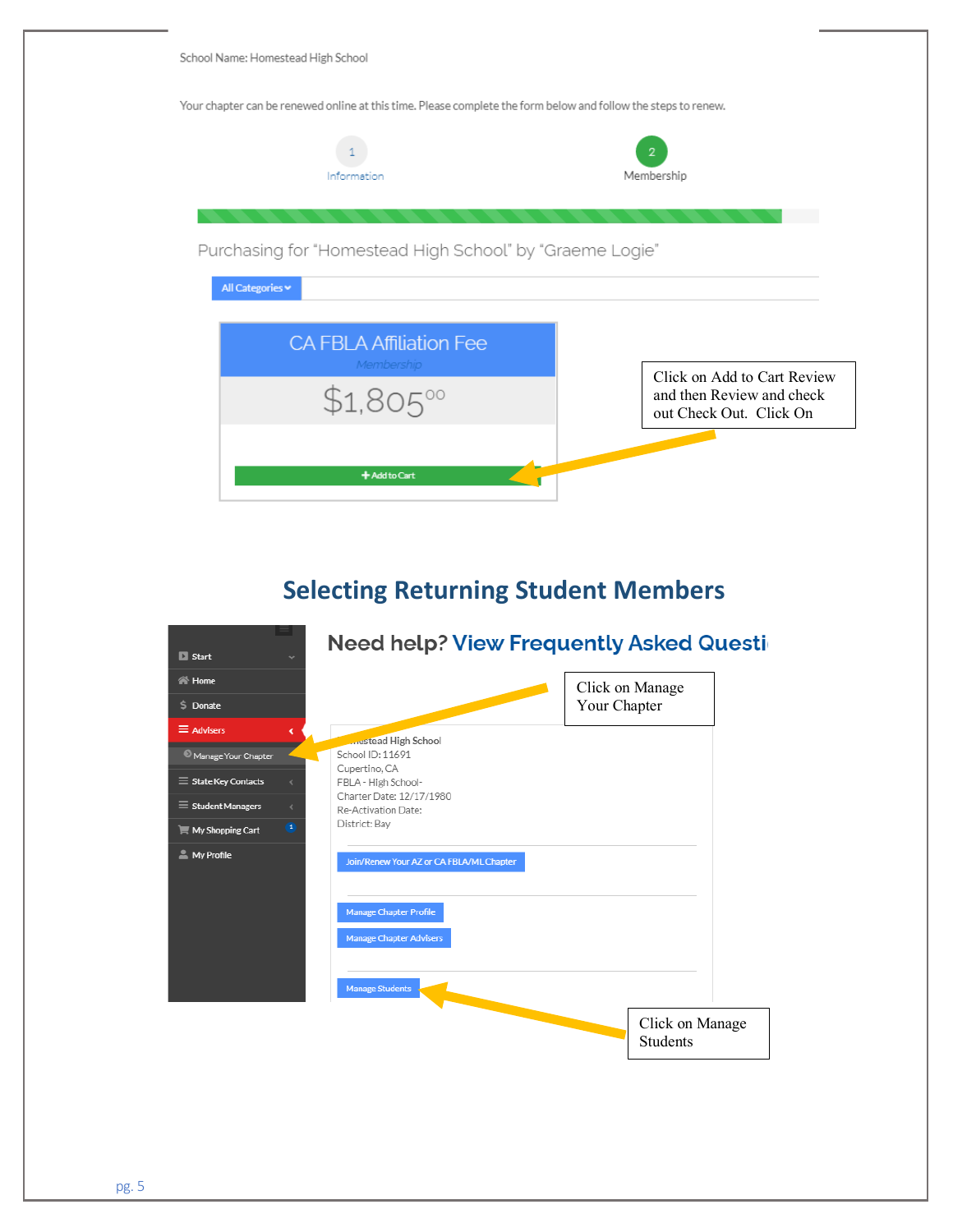Manage your Roster. Keep anyone who is a student for this year listed and remove any student that will not be a member.

|                      |                                                               |                                                                |                                    |                   |                                                      |                            |                        |                                       | Show 50 per Page v |
|----------------------|---------------------------------------------------------------|----------------------------------------------------------------|------------------------------------|-------------------|------------------------------------------------------|----------------------------|------------------------|---------------------------------------|--------------------|
| 2<br>1<br>Select All | 5<br>3 <sup>1</sup><br>$\overline{4}$<br><b>Record Number</b> | 7 <sub>1</sub><br>8<br>$\frac{1}{9}$<br>6<br><b>First Name</b> | 10<br>11<br>12<br><b>Last Name</b> | 13<br>14<br>Title | [1 to 50 out of 699 records]<br><b>Email Address</b> | Membership Expiration Date | Has Pending Membership | Record Added On $\blacktriangleright$ | Actions            |
| $\Box$               | 3254161                                                       | Nivatee                                                        | Jain                               | Student           | njain281@student.fuhsd.org                           |                            | No.                    | 3/16/2021                             | Edit<br>Remove     |
| O                    | 3254160                                                       | Anush                                                          | Anand                              | Student           | aanand900@student.fuhsd.org                          |                            | No                     | 3/16/2021                             | Edit<br>Remove     |
| $\Box$               | 3251601                                                       | Anaya                                                          | Patel                              | Student           | apatel808@student.fuhsd.org                          |                            | No                     | 2/23/2021                             | Edit<br>Remove     |
| $\Box$               | 3251373                                                       | Elisabeth                                                      | Floyd                              | Student           | efloyd627@student.fuhsd.org                          |                            | No                     | 2/23/2021                             | Edit<br>Remove     |
| $\Box$               | 3251370                                                       | Emily                                                          | Tumacder                           | Student           | etumacder699@student.fuhsd.org                       |                            | No                     | 2/23/2021                             | Edit Remove        |
| $\Box$               | 3251368                                                       | Sai Sreya                                                      | Gudipati                           | Student           | sgudipati754@student.fuhsd.org                       |                            | No.                    | 2/23/2021                             | Domave             |

Click on Remove for ay student that will not be a member this year. This is how you manage your roster. Once you click on Ok when it asks are you sure you want to remove the record, the student is removed from this year's roster. Be sure to click on edit for the students you keep and update the grade level.

#### **Selecting New Members**

If you have new students in your program, they must be added. If you h button. If you have more than 40 students, we recommend using the up

Please be sure to create membership orders after you have added students to your roster (NOTA.

|  | Click on Add New Student |
|--|--------------------------|
|  |                          |
|  |                          |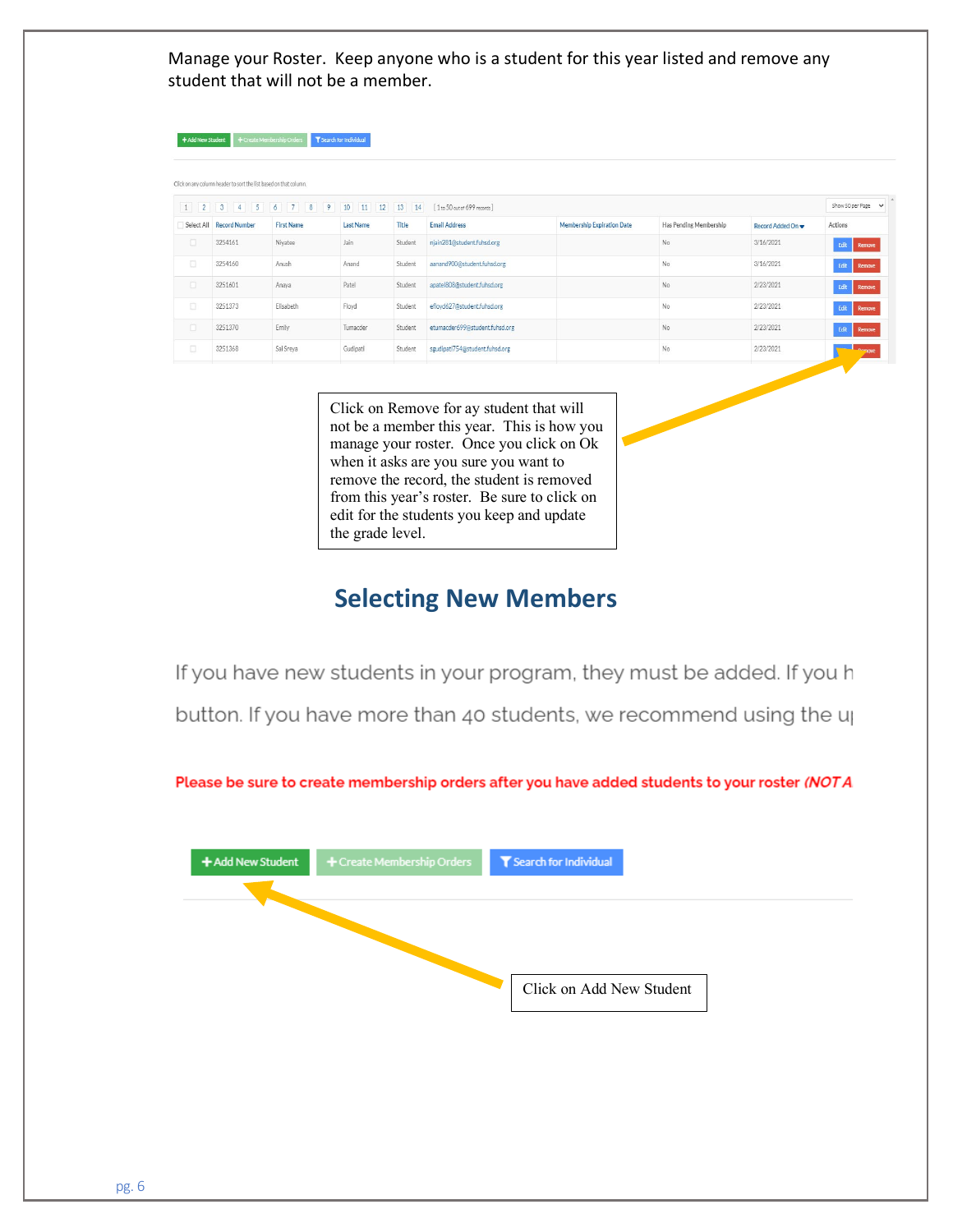Add New Individual

| Personal Info                   |                                                                                                                                                                                                                                                                                                           |
|---------------------------------|-----------------------------------------------------------------------------------------------------------------------------------------------------------------------------------------------------------------------------------------------------------------------------------------------------------|
| RECORD NUMBER:                  |                                                                                                                                                                                                                                                                                                           |
| <b>O</b> FIRST NAME: *          | First Name                                                                                                                                                                                                                                                                                                |
| <b>O</b> LAST NAME: *           | Last Name                                                                                                                                                                                                                                                                                                 |
| O TITLE:                        | Title                                                                                                                                                                                                                                                                                                     |
| <b>O</b> EMAIL: *               | Email                                                                                                                                                                                                                                                                                                     |
| Additional Info                 |                                                                                                                                                                                                                                                                                                           |
| ETHNICITY:                      |                                                                                                                                                                                                                                                                                                           |
| GENDER: *                       |                                                                                                                                                                                                                                                                                                           |
| GRADE: *                        |                                                                                                                                                                                                                                                                                                           |
| O OFFICE:                       |                                                                                                                                                                                                                                                                                                           |
| CREDENTIALS:                    |                                                                                                                                                                                                                                                                                                           |
| Save & Add New<br>Close<br>Save |                                                                                                                                                                                                                                                                                                           |
|                                 | Type in required fields: First Name, Last Name,<br>Email, Grade, and Gender. If you want, you may<br>add ethnicity and office. If this is the only new<br>student, click on save. If you have additional<br>students, click on save and add new. When you are<br>done adding all students, click on save. |
|                                 | <b>Printing an Invoice</b>                                                                                                                                                                                                                                                                                |

| Homestead High School<br>School ID: 11691<br>Cupertino, CA<br>FBLA - High School-<br>Charter Date: 12/17/1980<br>Re-Activation Date:<br>District: Bay<br>Join/Renew Your AZ or CA FBLA/ML Chapter<br>Manage Chapter Profile |                                 |
|-----------------------------------------------------------------------------------------------------------------------------------------------------------------------------------------------------------------------------|---------------------------------|
| Manage Chapter Advisers                                                                                                                                                                                                     | Click on Manage Chapter Profile |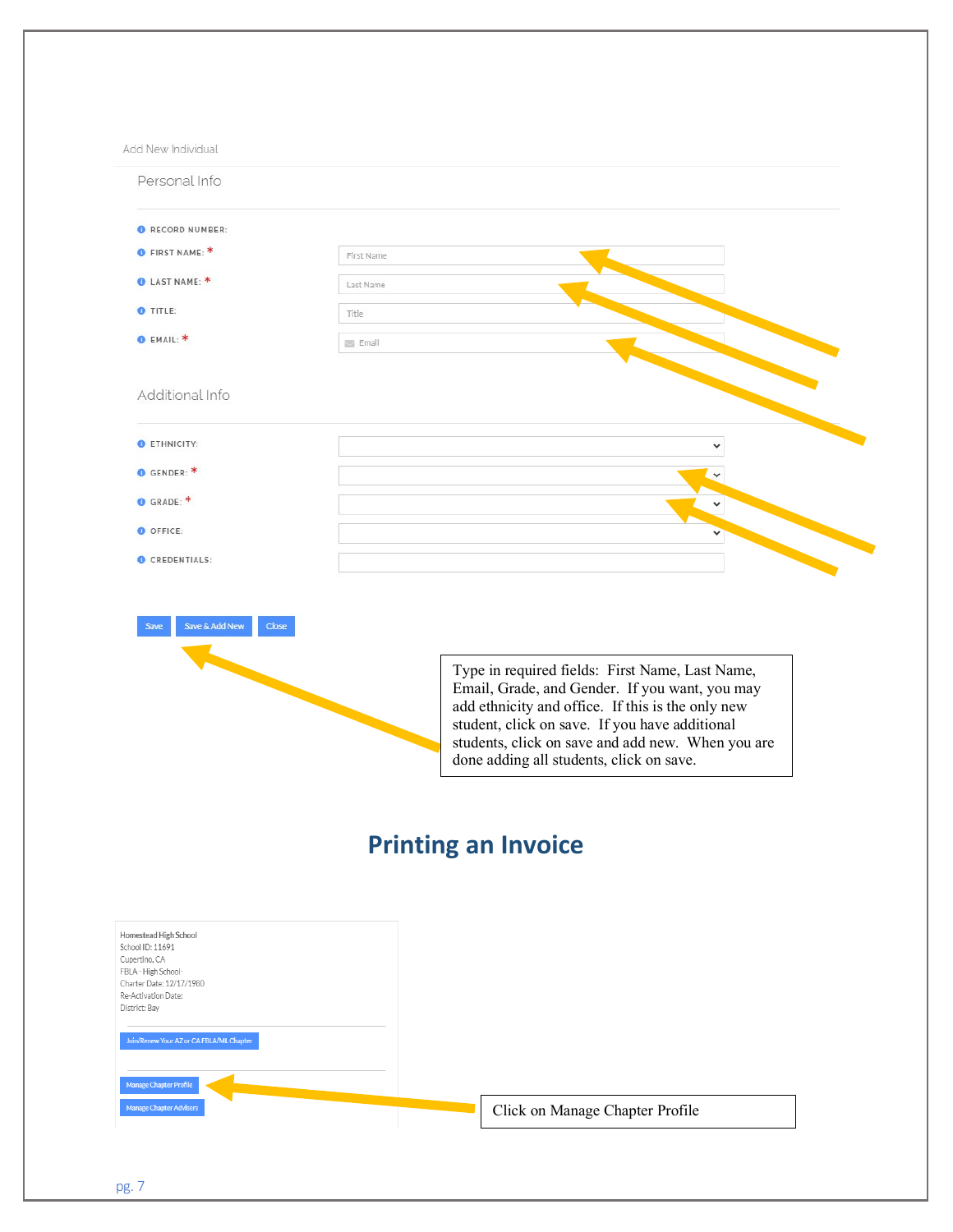| $\bigstar$ Overview | <b>⊓</b> Account | $\triangle$ Individuals | $\mathbf{F}$ Purchases                                                      | <b>Ili</b> Documents |                                                    |
|---------------------|------------------|-------------------------|-----------------------------------------------------------------------------|----------------------|----------------------------------------------------|
|                     | - -              | add<br>#11691           |                                                                             |                      |                                                    |
|                     |                  | Oldid# 298532           |                                                                             |                      | Click on Purchases.                                |
| ۰                   | ▬                |                         | « 21370 Homestead Road<br>Cupertino, California 95014<br>United States Edit |                      | Click on Recent<br>Invoices then View<br>and Print |
| <b>Example 14</b>   |                  |                         | $(408) 896 - 0709$ Edit                                                     |                      |                                                    |
|                     |                  |                         | so byron_lee@fuhsd.org Edit                                                 |                      |                                                    |
|                     |                  |                         | # hhsfbla.com Edit                                                          |                      |                                                    |
|                     |                  |                         | MEMBER SINCE 12/17/1980                                                     |                      |                                                    |

# **Adding a Website, Social Media Site, etc.**

- 1. Click On Manage Chapter Profile
- 2. Click on Account.
- 3. Click on Contact Information.
- 4. Click on View Web Links and add links to Chapter Blog, Facebook, Website, etc.
- 5. Addresses, phone numbers, and email addresses can also be changed in this area. Just click on the top tabs, make your changes, and save.

| <b>*</b> Overview<br>& Account<br>A Individuals<br><b>胃</b> Purchases | Documents<br>B <sub>uy</sub>                                     |     |
|-----------------------------------------------------------------------|------------------------------------------------------------------|-----|
| Organization Info                                                     | P Web Links<br>J Phone Numbers<br>« Addresses<br>Email Addresses |     |
| Contact Info<br>lationships                                           | Add New Web Link +                                               |     |
| Aguitional Info                                                       |                                                                  |     |
| Awards                                                                | Type $\blacktriangledown$                                        | Url |
| Opportunities                                                         |                                                                  |     |
|                                                                       |                                                                  |     |
|                                                                       |                                                                  |     |
|                                                                       |                                                                  |     |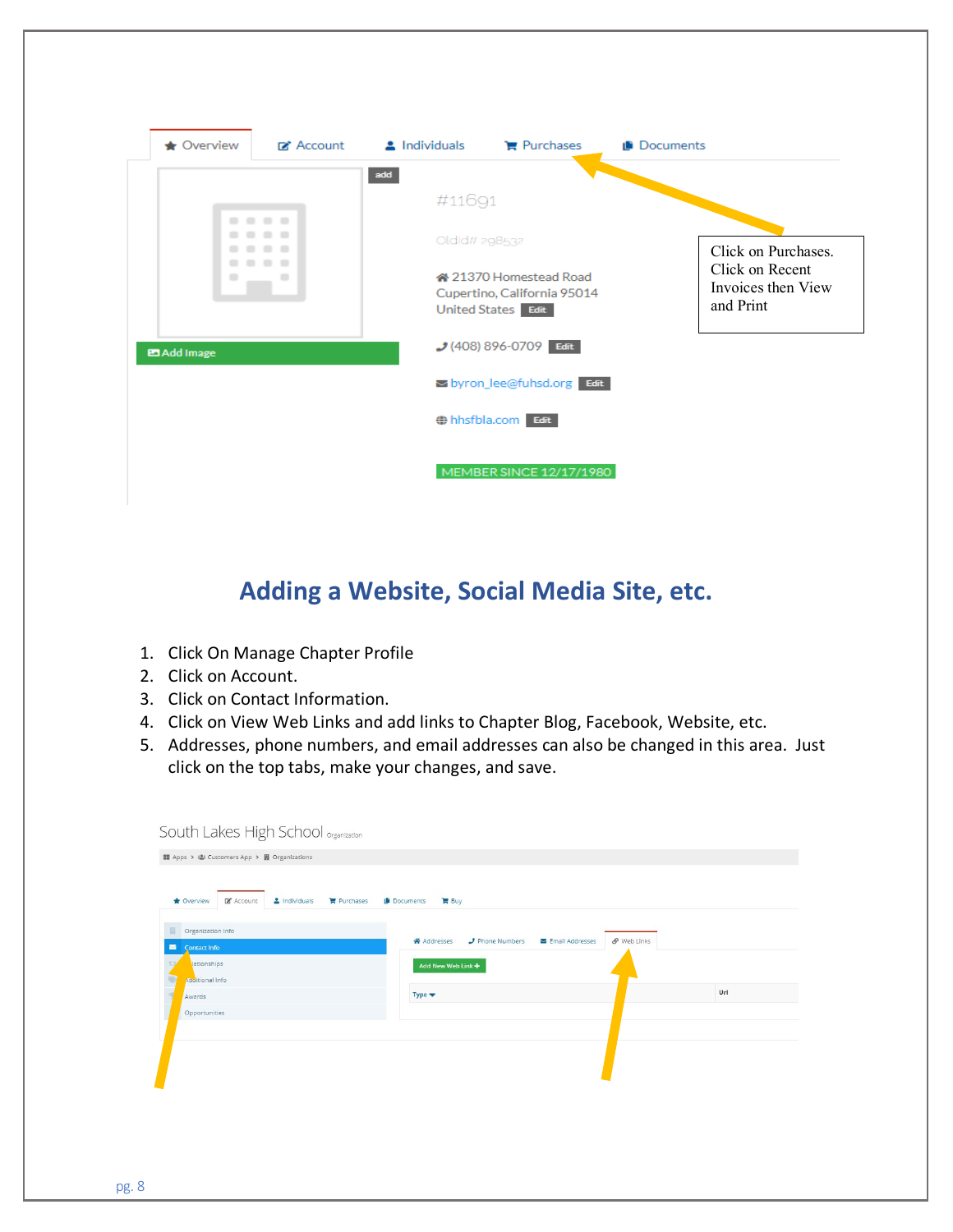## **Correcting a Spelling Error on a Student Name**

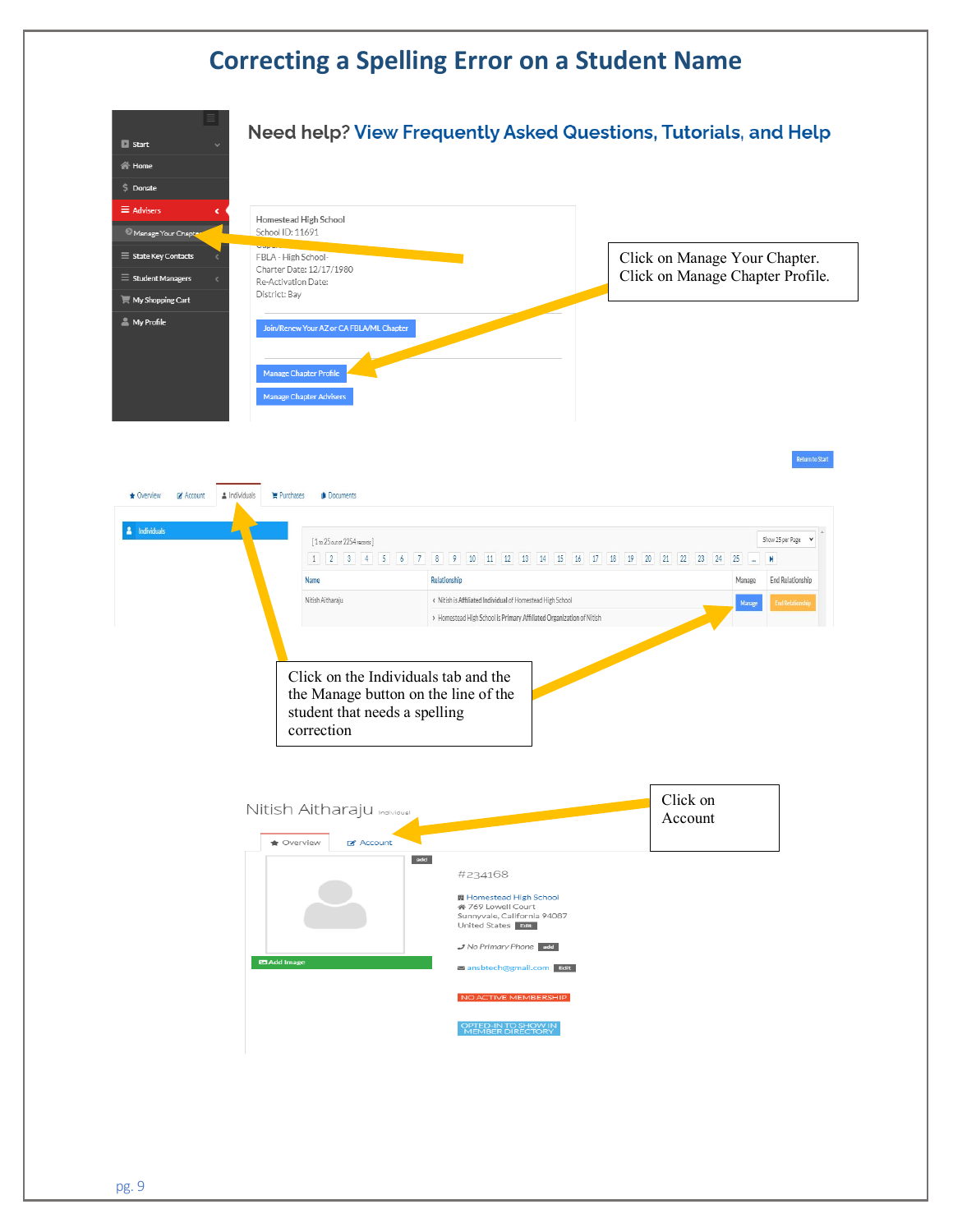| Nitish Aitharaju                 |                                              |                      |              |
|----------------------------------|----------------------------------------------|----------------------|--------------|
| ■ Account<br>$\bigstar$ Overview |                                              |                      |              |
| <b>Personal Info</b><br>А        | <b>O</b> PREFIX:                             | Prefix               | $\checkmark$ |
| Contact Info<br>器<br>Awards      | O FIRST NAME: *                              | Nitish               |              |
| Privacy                          | MIDDLE NAME:                                 | Middle Name          |              |
|                                  | <b>O</b> LAST NAME: *                        | Aitharaju            |              |
|                                  | O SECOND<br><b>Control</b>                   | Second Last Name     |              |
|                                  | <b>O</b> PREFERRED FIRST NAME:               | Preferred First Name |              |
| <b>CONTRACTOR</b>                | <b>O</b> SUFFIX:                             | Suffix               | $\checkmark$ |
|                                  | FBLA Specific Information                    |                      |              |
|                                  | GRADE:                                       |                      | $\checkmark$ |
|                                  | GENDER:                                      |                      | $\checkmark$ |
|                                  | <b>O</b> ETHNICITY:                          |                      | $\checkmark$ |
|                                  |                                              |                      | $\checkmark$ |
|                                  | <b>O</b> PLEASE PROVIDE YOUR COLLEGE MAJOR.: |                      |              |

Type in name change and click on save at the bottom of the screen. You may change update the grade the same way. Just click on grade box – type in change and save.

### **Payments**

### **W-9 Forms**

**Form Requests** Sometimes before a school can pay, they request a W-9 Form. We have copies of our W-9 available [here.](https://www.fbla-pbl.org/media/2021/07/FBLA-Payment-Lockbox-2021-W-9.pdf)

## **Making a Credit Card Payment**

- 1. Sign into our [my.fbla-pbl.org](https://nam05.safelinks.protection.outlook.com/?url=http%3A%2F%2Fmy.fbla-pbl.org&data=02%7C01%7Cgeneral%40fbla.org%7C5ca6948a7eb64ba3475d08d74807f4cf%7Cf8dc1ea31b964498afe59a1ba91b6a7e%7C0%7C0%7C637057071330684788&sdata=vbxasqHt0RlZS%2FKK1Q2JEeJnumXePLgpcOcgybt2WyU%3D&reserved=0) account
- 2. Select "**Advisers**" and "**Manage Your Chapter**" from the left menu
- 3. Select the make payments app
- 4. Select All or however many members you want to pay for